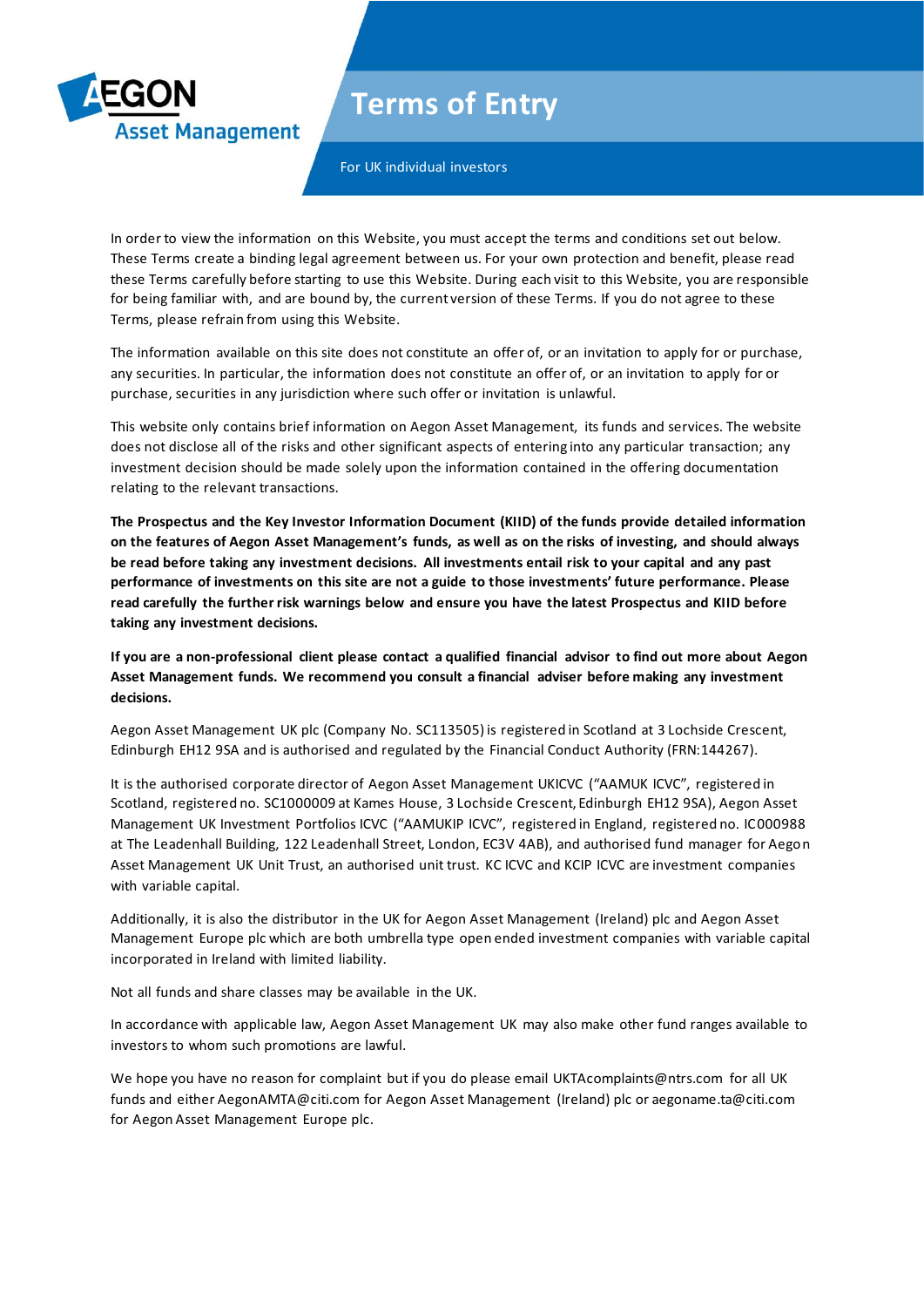

Aegon Asset Management Ltd (an Aegon group affiliate of Aegon Asset Management UK plc) distributes certain unit linked insured funds to UK Institutional investors. Aegon Asset Management Limited is an appointed representative of Scottish Equitable plc which is authorised by the Prudential Regulation Authority and regulated by the Financial Conduct Authority and the Prudential Regulation Authority. Aegon Asset Management Limited is also an appointed representative of Mobius Life Limited which is authorised by the Prudential Regulation Authority and regulated by the Financial Conduct Authority and the Prudential Regulation Authority.

The information on this website is not an offer to buy any of the funds mentioned. You should only invest in our funds on the basis of the relevant formal document – this means the prospectus, Key Investor Information document or terms and conditions.

The value of investments, and the income from them, may go down as well as up and is not guaranteed so an investor may not get back the amount originally invested. Any tax reliefs mentioned are those currently available and are subject to change.

No offer or invitation is made to any other persons to which this website is not addressed. In particular, no offer or invitation is made to any US persons (being residents of the United States of America or partnerships or corporations organised under the laws of the United States of America or any state, territory or possession thereof), who are excluded from the services or products offered in this site.

The content of this website may change from time to time and you should ensure that you rely upon the most up to date literature available.

This website may provide links to other websites. Those linked websites are not under our control. The provision of a link is not evidence of any endorsement of the material held there. We do not accept responsibility in any way for the contents of any linked site, or any link contained in a linked site, or for any material that you encounter when you leave this website. In particular, you may be directed to a website which is not owned or operated by a regulated financial services company.

## **RISK WARNINGS - Please read the KIID for a summary of the material risks which are relevant for each fund. The prospectus contains further, more detailed, descriptions of all relevant risks and should also be read.**

The following generic risk warnings apply broadly:

- The past performance of an investment is not a guide to future performance.
- The value of investments, and the income from them, may go down as well as up and is not guaranteed so an investor may not get back the amount originally invested.
- Any tax reliefs mentioned are those currently available and are subject to change as well as personal circumstances of investors. No tax advice is provided on this website.
- If the funds hold securities denominated in a variety of currencies, changes in exchange rates may affect the value of your investment.
- Where charges are taken wholly or partly out of a fund's capital, distributable income will be increased at the expense of capital which will either be eroded or future growth constrained.
- Any investment objective, performance benchmark and yield information will be treated as a target only and should not be considered as an assurance or guarantee of the performance of the fund or any part of it.
- Our funds are medium to long term investments and are managed with the aim of delivering outcomes for investors over periods of several years.

Investment in the securities of smaller and unquoted companies can involve greater risk than is customarily associated with investment in larger, more established companies. In particular, smaller companies often have limited product lines, markets or financial resources and may be dependent for their management on a smaller number of key individuals. In addition, the market for securities in smaller companies is often less liquid than that for securities in larger companies, bringing with it potential difficulties in acquiring, valuing and disposing of such securities. Proper information for determining their value or the risks to which they are exposed may also not be available.